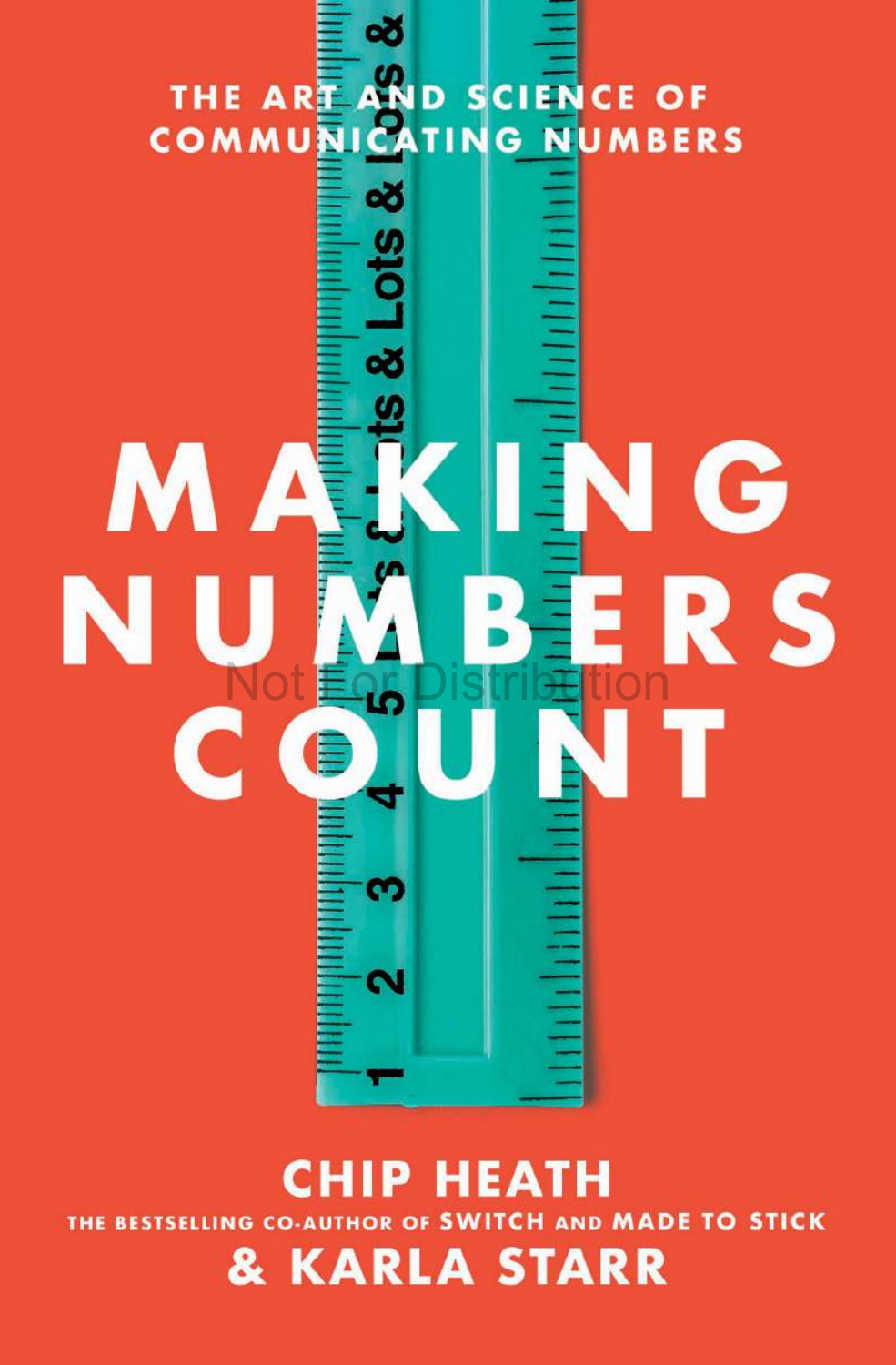## Not For Distribution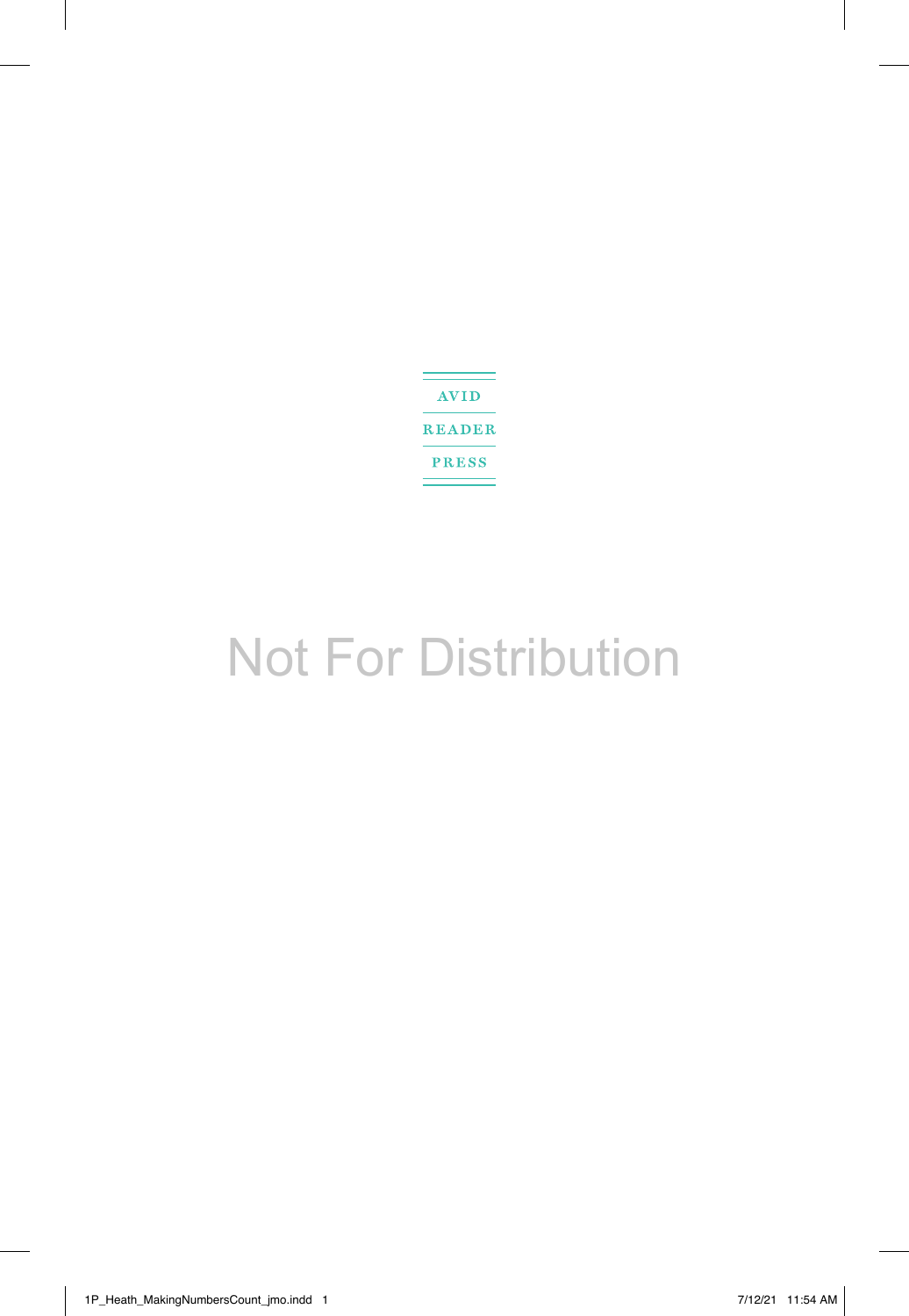# Not For Distribution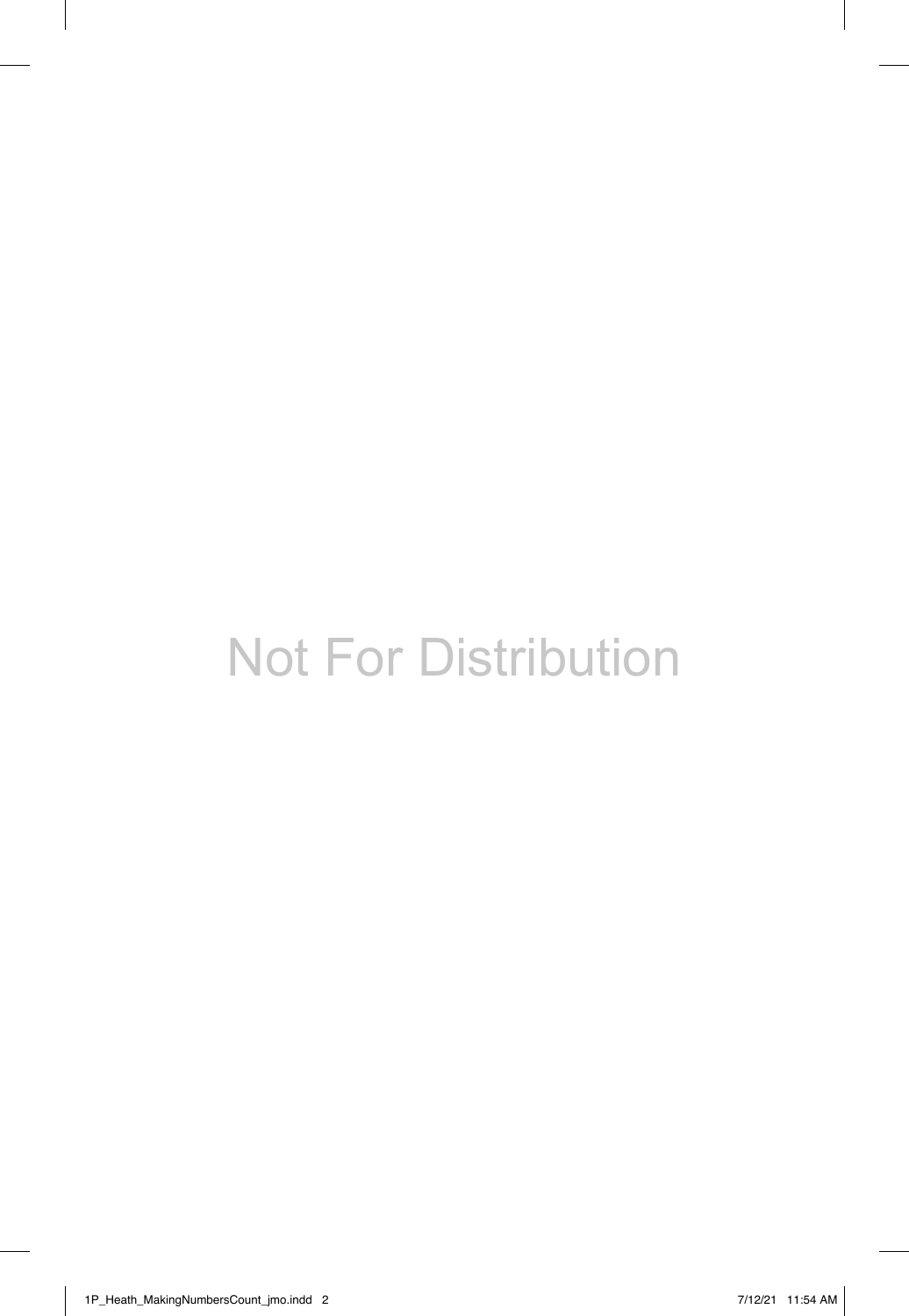### **ALSO BY CHIP HEATH (AND DAN HEATH)**

*Made to Stick: Why Some Ideas Survive and Others Die*

*Switch: How to Change Things When Change Is Hard*

*Decisive: How to Make Better Choices in Life and Work* Not F<sub>The Power of Moments: Ution</sub> *Why Certain Experiences Have Extraordinary Impact*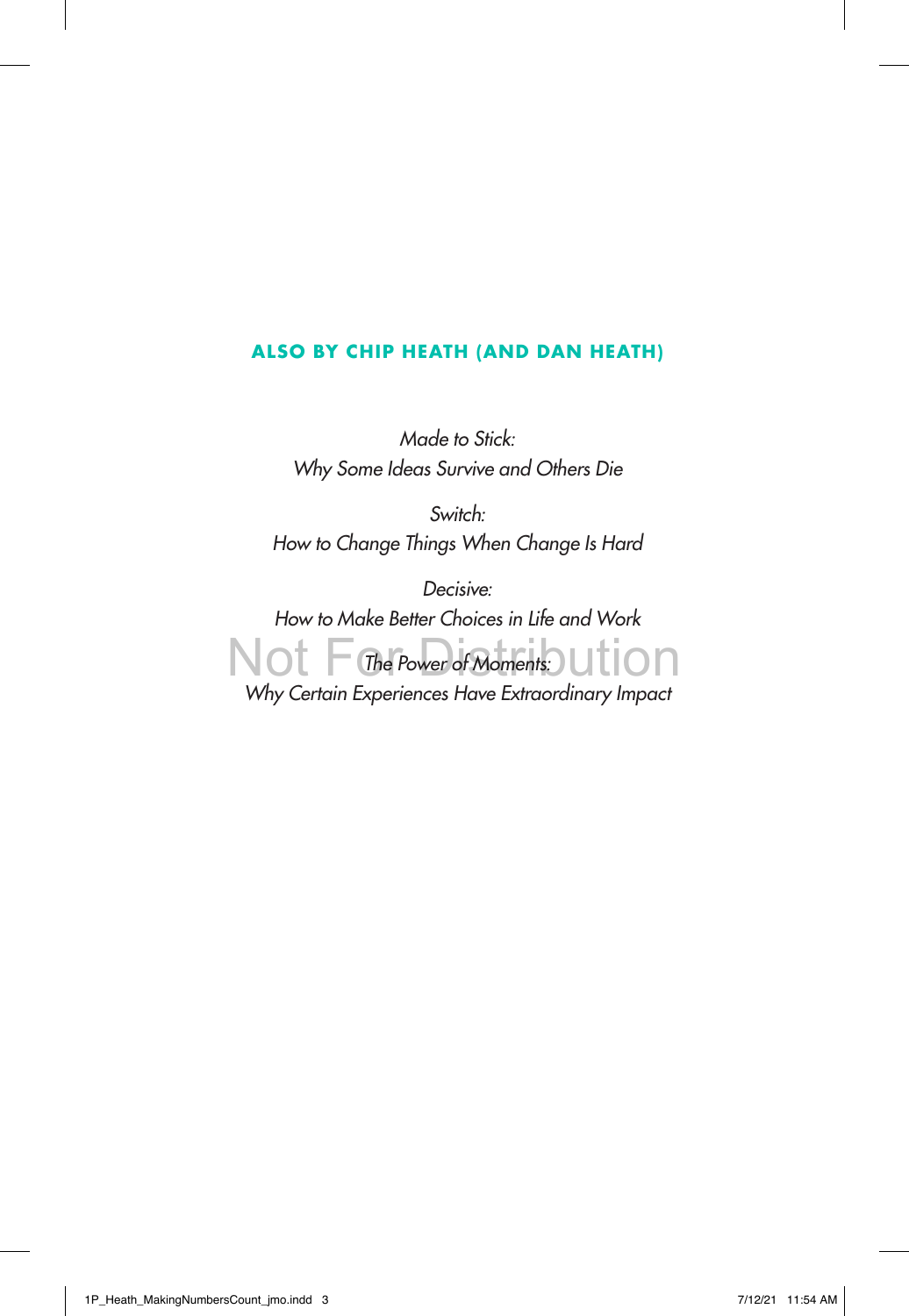# Not For Distribution

### AVID READER PRESS

New York London Toronto Sydney New Delhi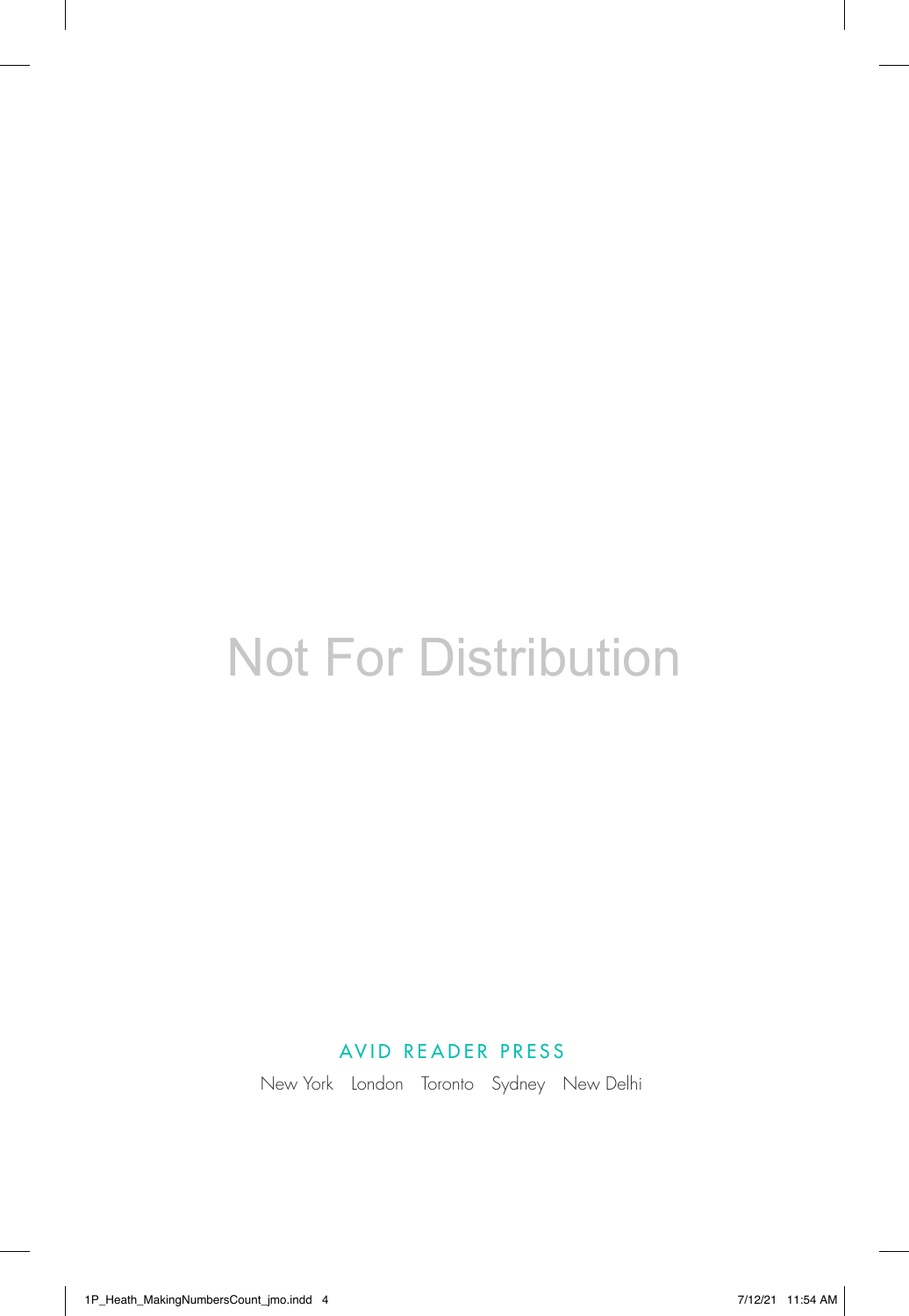# **MAK ING NUMBERS COUNT**

# The Art and Science of Not Formunicating Numbers

### **CH IP HEATH**  and **KARLA STARR**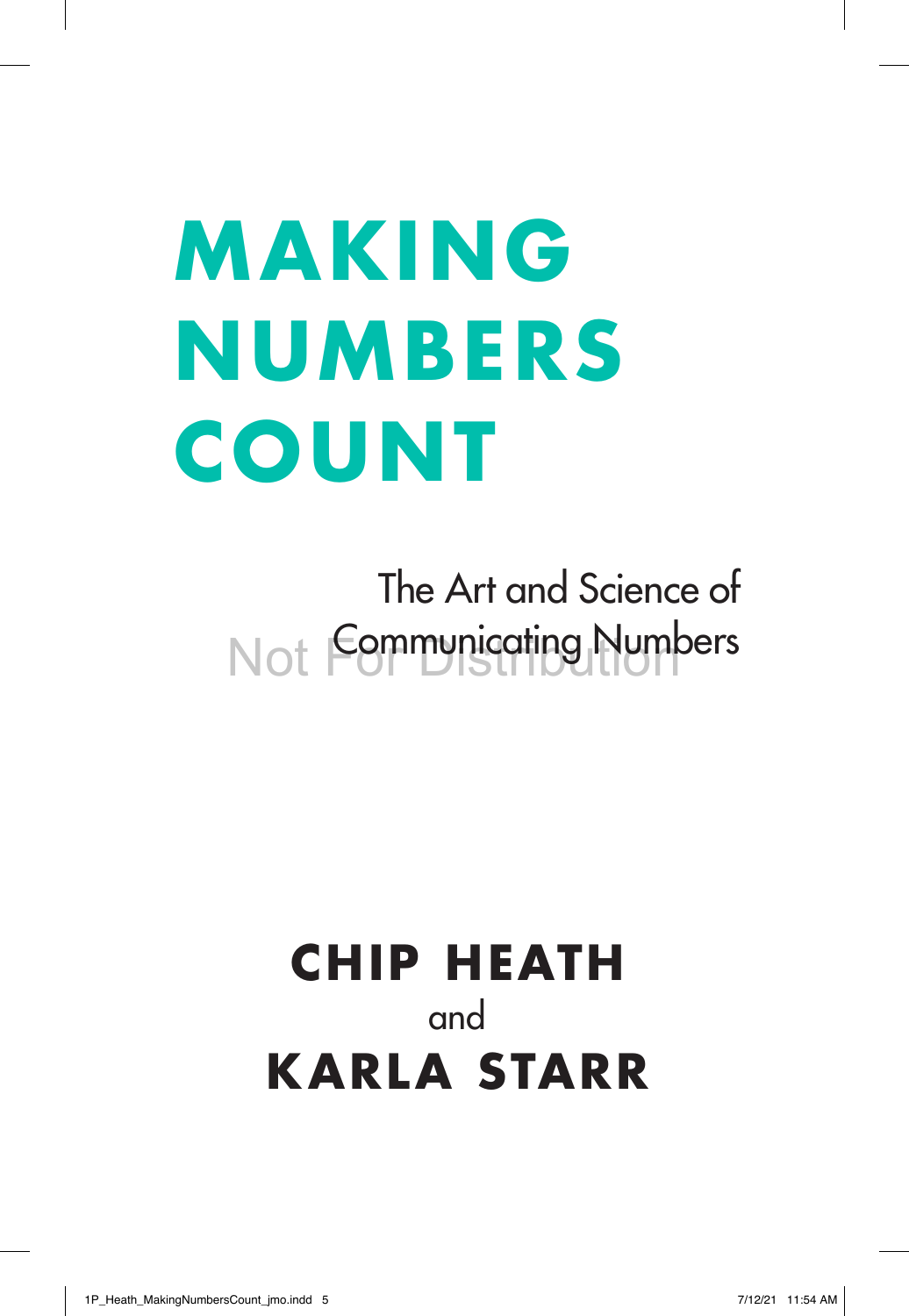av id r eader pr ess An Imprint of Simon & Schuster, Inc. 1230 Avenue of the Americas New York, NY 10020

Copyright © 2022 by Chip Heath

All rights reserved, including the right to reproduce this book or portions thereof in any form whatsoever. For information, address Avid Reader Press Subsidiary Rights Department, 1230 Avenue of the Americas, New York, NY 10020.

First Avid Reader Press hardcover edition January 2022 First Avid Reader Press hardcover edition January 2022<br>AVID READER PRESS and colophon are trademarks of Simon & Schuster, Inc.

For information about special discounts for bulk purchases, please contact Simon & Schuster Special Sales at 1-866-506-1949 or business@ simonandschuster.com.

The Simon & Schuster Speakers Bureau can bring authors to your live event. For more information or to book an event, contact the Simon & Schuster Speakers Bureau at 1-866-248-3049 or visit our website at www. simonspeakers.com.

*Interior design by Joy O'Meara @ Creative Joy Designs*

Manufactured in the United States of America

10 9 8 7 6 5 4 3 2 1

Library of Congress Cataloging-in-Publication Data has been applied for.

ISBN 978-1-9821-6544-4 ISBN 978-1-9821-6545-1 (ebook)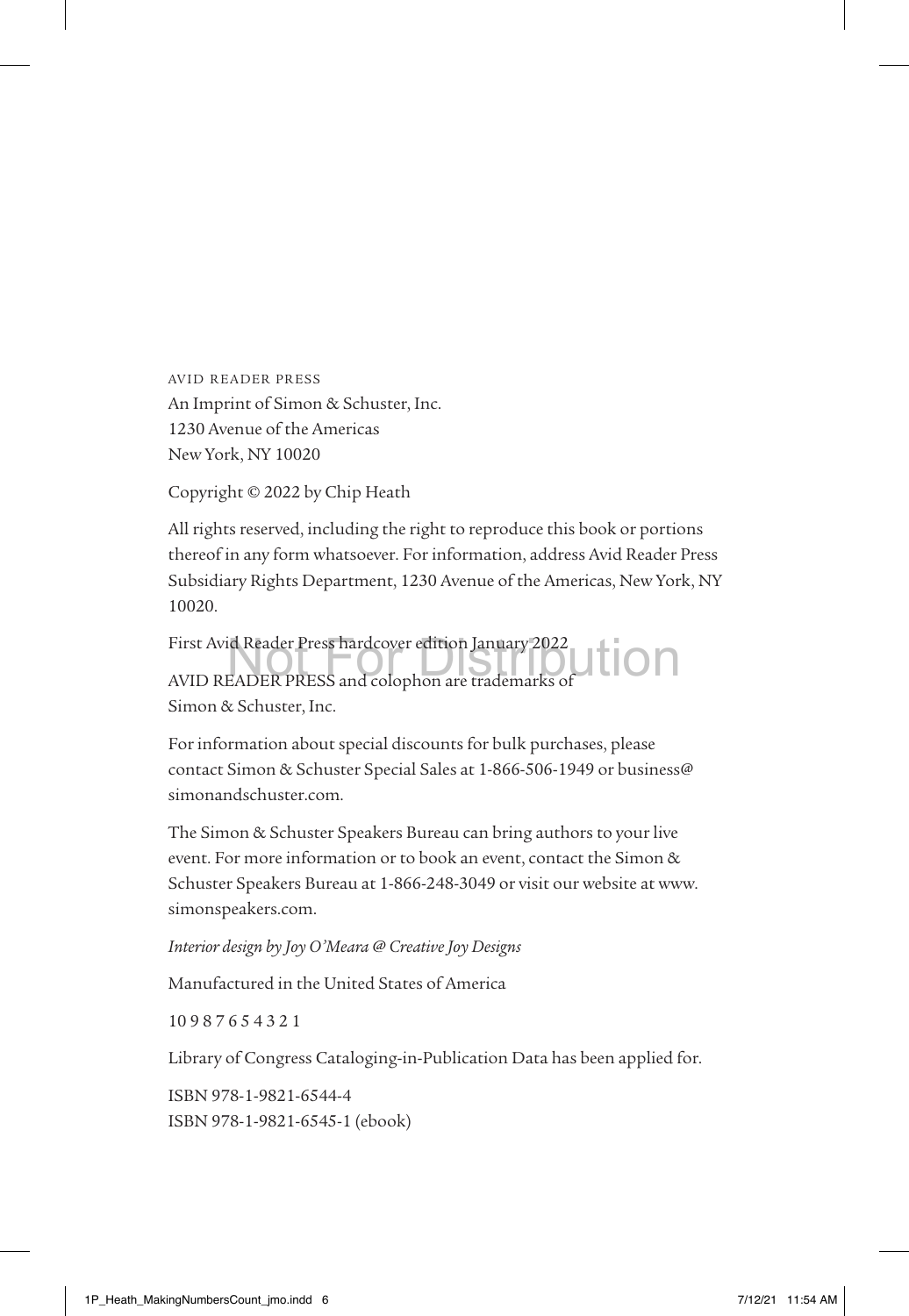*[[Dedication TK]]*

## Not For Distribution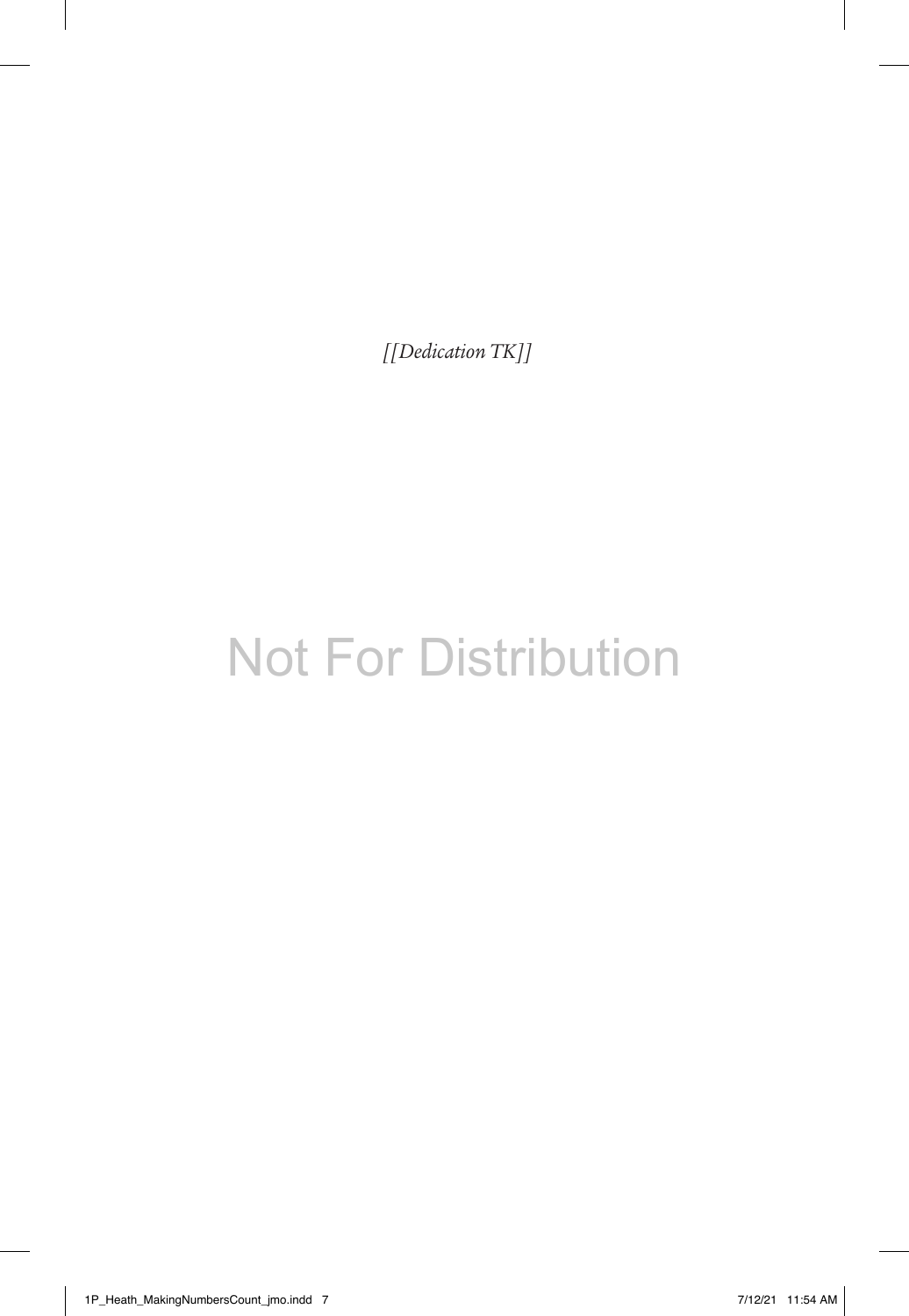# Not For Distribution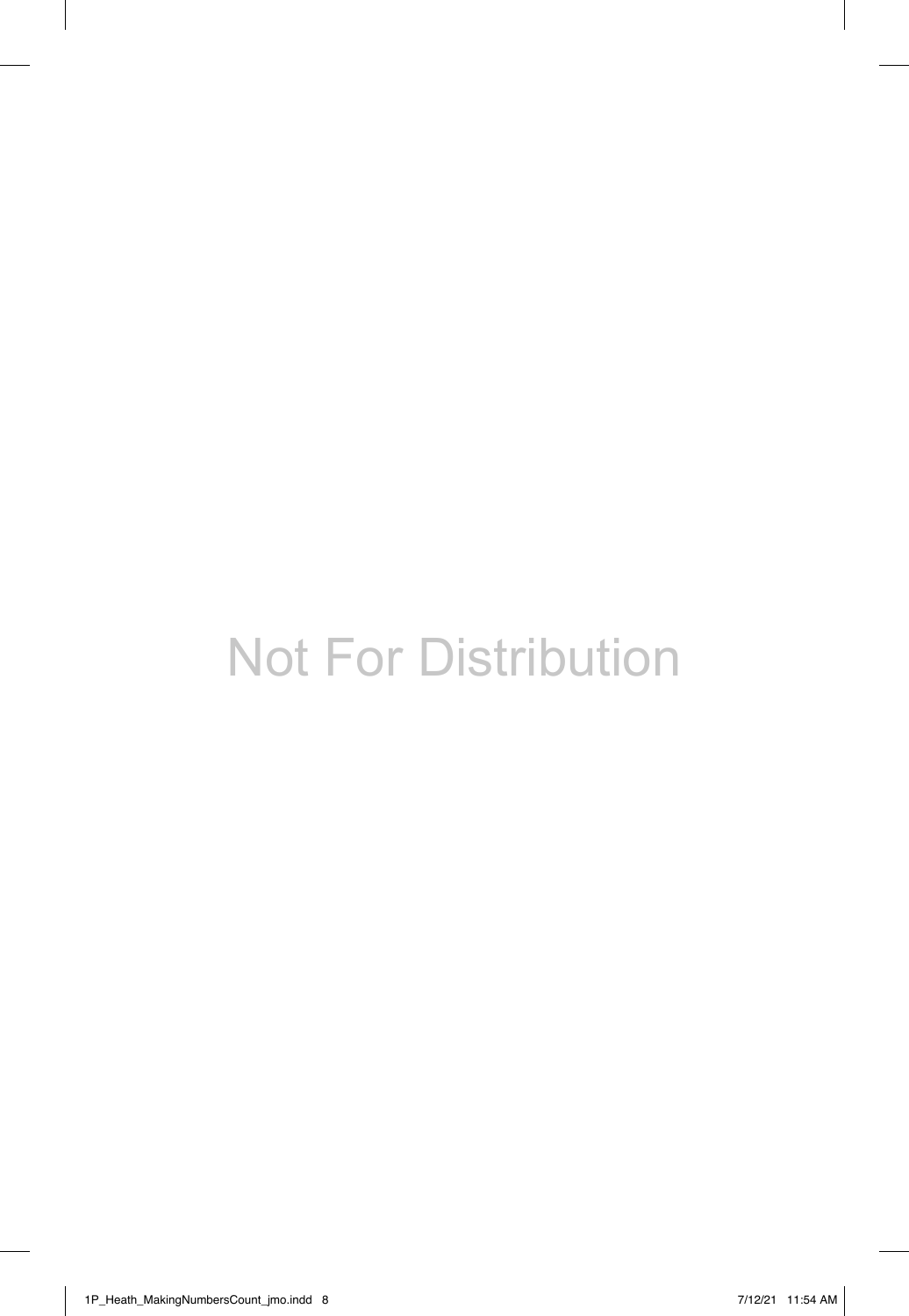### **CONTENTS**

Introduction 000

### **TRANSLATE EVERYTHING, FAVOR USER-FRIENDLY NUMBERS**

| Translate Everything<br>Avoid Numbers: Perfect Translations Don't Need Numbers<br>000 |                  |
|---------------------------------------------------------------------------------------|------------------|
|                                                                                       |                  |
| Try Focusing On 1 at a Time                                                           | 000 <sub>1</sub> |
| <b>Favor User-Friendly Numbers</b>                                                    | റററ              |

### **TO HELP PEOPLE GRASP YOUR NUMBERS, GROUND THEM IN THE FAMILIAR, CONCRETE, AND HUMAN-SCALE**

| Find Your Fathom: Help People Understand Through Simple,                                        |     |
|-------------------------------------------------------------------------------------------------|-----|
| <b>Familiar Comparisons</b>                                                                     | 000 |
| <b>Convert Abstract Numbers into Concrete Objects</b>                                           | 000 |
| Recast Your Number Into Different Dimensions. Try Time,<br>Space, Distance, Money, and Pringles | 000 |
| Human Scale: Use the Goldilocks Principle to Make<br>Your Numbers Just Right                    |     |
|                                                                                                 |     |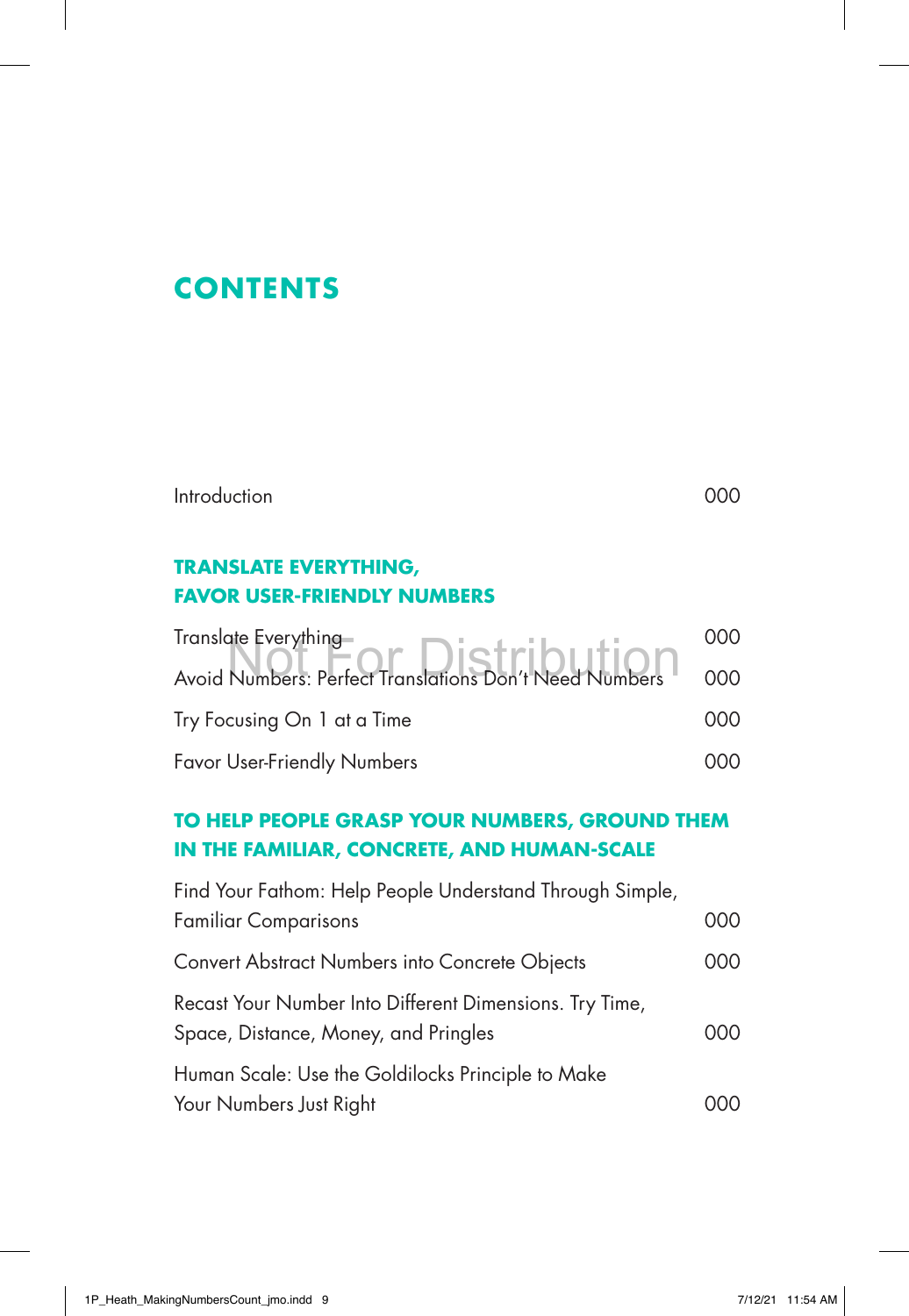### x CONTENTS

### **USE EMOTIONAL NUMBERS—SURPRISING AND MEANINGFUL—TO MOVE PEOPLE TO THINK AND ACT DIFFERENTLY**

| Florence Nightingale Avoids Dry Statistics by                               |     |
|-----------------------------------------------------------------------------|-----|
| <b>Using Transferred Emotion</b>                                            | 000 |
| Comparatives, Superlatives, and Category Jumpers                            | 000 |
| Selecting Combos That Hit the Right Notes Together                          | 000 |
| Make It Personal: "This Is About You"                                       | 000 |
| Bring Your Number into the Room with a Demonstration                        | 000 |
| Avoid Numbing By Converting Your Number to a                                |     |
| Process that Unfolds Over Time                                              | 000 |
| Offer an Encore                                                             | 000 |
| Make People Pay Attention by Crystallizing a Pattern 00<br>Then Breaking It | 000 |
| <b>BUILD A SCALE MODEL</b>                                                  |     |
| Map the Landscape by Finding the Landmarks                                  | 000 |
| Build a Scale Model You Can Work With                                       | 000 |
| Epilogue: The Value of Numbers                                              | 000 |
|                                                                             |     |

| Acknowledgments | 000 |
|-----------------|-----|
| <b>Notes</b>    | 000 |
| Index           | 000 |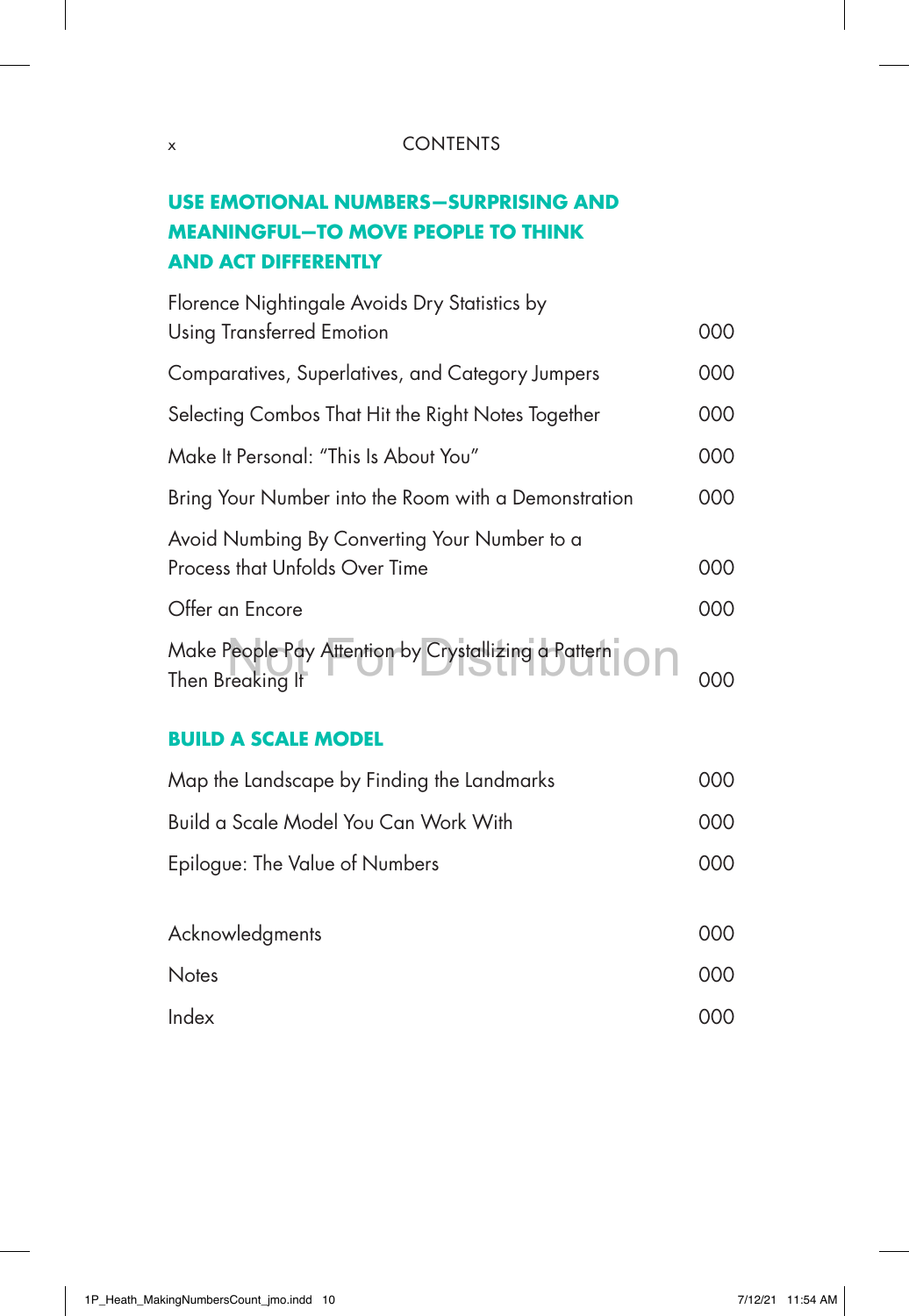### **Introduction**

We both fell in love with numbers as kids, thanks to the same remarkable book, the *Guinness Book of World Records*. It was as big as a flowerpot and four times as heavy, printed in the same small as a flowerpot and four times as heavy, printed in the same small<br>type that we're reading when someone warns us to "check the fine print," but was full of extraordinary facts, stories, and most importantly *numbers*. World's largest pumpkin: 2,624 pounds. World's fastest animal: peregrine falcon, 242 miles per hour. Most forward somersaults, underwater, in one breath: 36 by Lance Davis of Los Angeles, California.

These enticing figures, of mind-boggling diversity, were the gateway to a lifelong love of numbers. The working world is full of them. From athletes to climate scientists to marketing professionals, people use numbers to measure their work, press their case, and motivate others to change.

But with all the numbers floating around, it's easy to start believing that everyone else is more on top of the numbers than we are, that somehow we missed the right class or lack the right gene, and that we are constantly at a disadvantage in understanding and using these excessively common objects.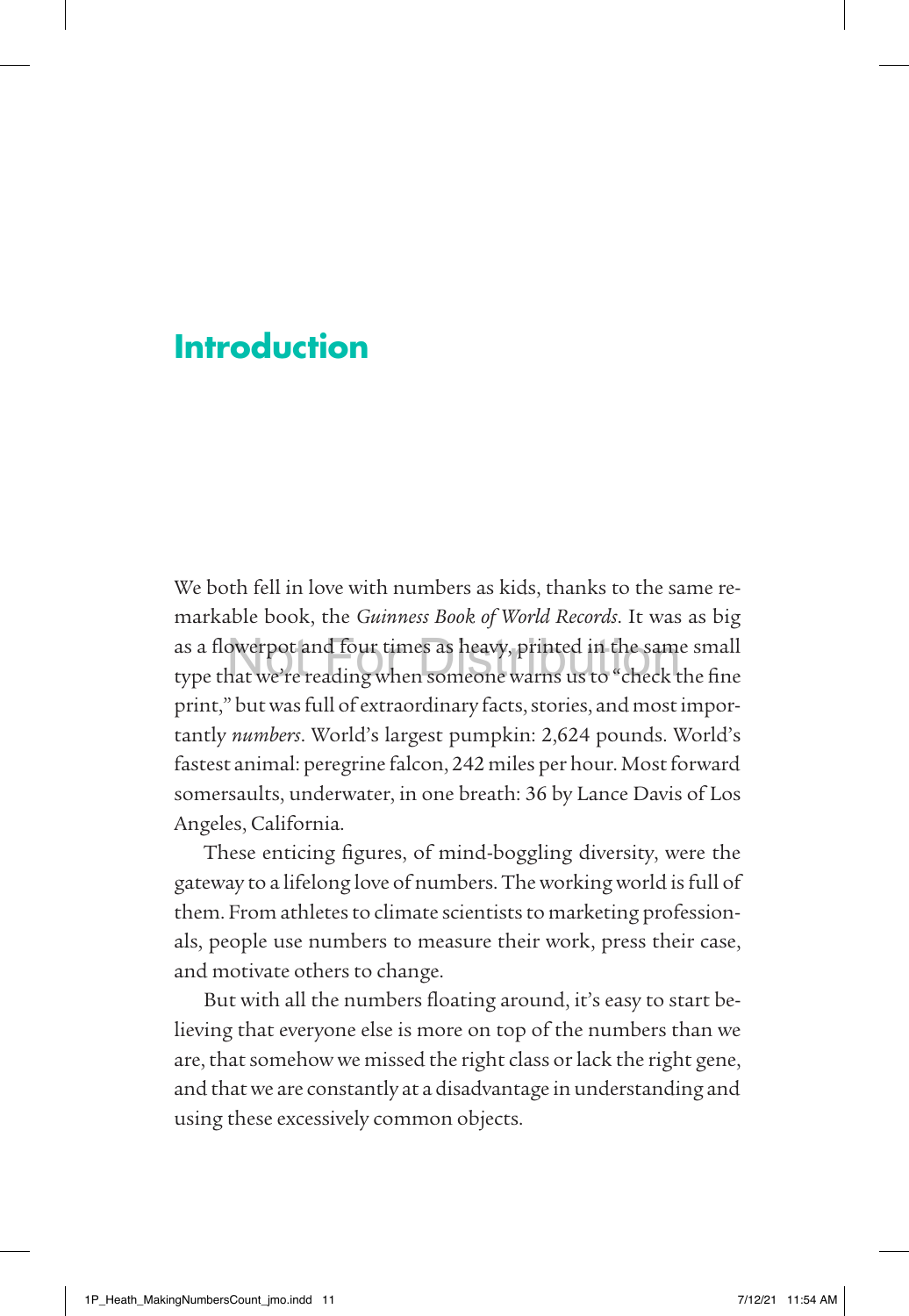#### xii INTRODUCTION

But here's a secret: nobody really understands numbers. Nobody.

That's just a fact of being human. Our brains evolved to deal with *very small* numbers. We can recognize 1, 2, and 3 at a glance, up to 4 or 5 if we're lucky. You can get a sense of this from any kid's counting book; your brain shouts "3!" when you see a picture of 3 goldfish, no counting necessary. That's a process called *subitizing*, which our brains developed long before numerical systems were invented.\*

Indeed, most languages in the world and throughout history have names for the numbers 1, 2, 3, 4, and 5. But after that, the supply of numbers with names runs dry, and the language is forced to resort to a generic word such as "lots" for all the other numbers from 6 and 7 on up to a billion gazillion.† Picture the day-to-day frustration of trying to communicate in a culture that doesn't have words for numbers past 5:

### Scene 1: **Not For Distribution**

Did we get enough eggs today to feed our people?

Well, we got lots of eggs. But on the other hand, we've got lots of people. So I guess we'll find out at dinnertime.

### Scene 2:

"You said you'd trade me lots of pistachios for my feather necklace" "This is lots."

"Yeah, but I meant, like, lots-lots."

And more than the frustration, imagine the out-and-out tragedies that could accrue when your culture hasn't given you words for describing critical plans using numbers.

There's an extensive set of endnotes that provide links to the academic literature in more detail.

<sup>†</sup> This is another place where you might want to look for an endnote.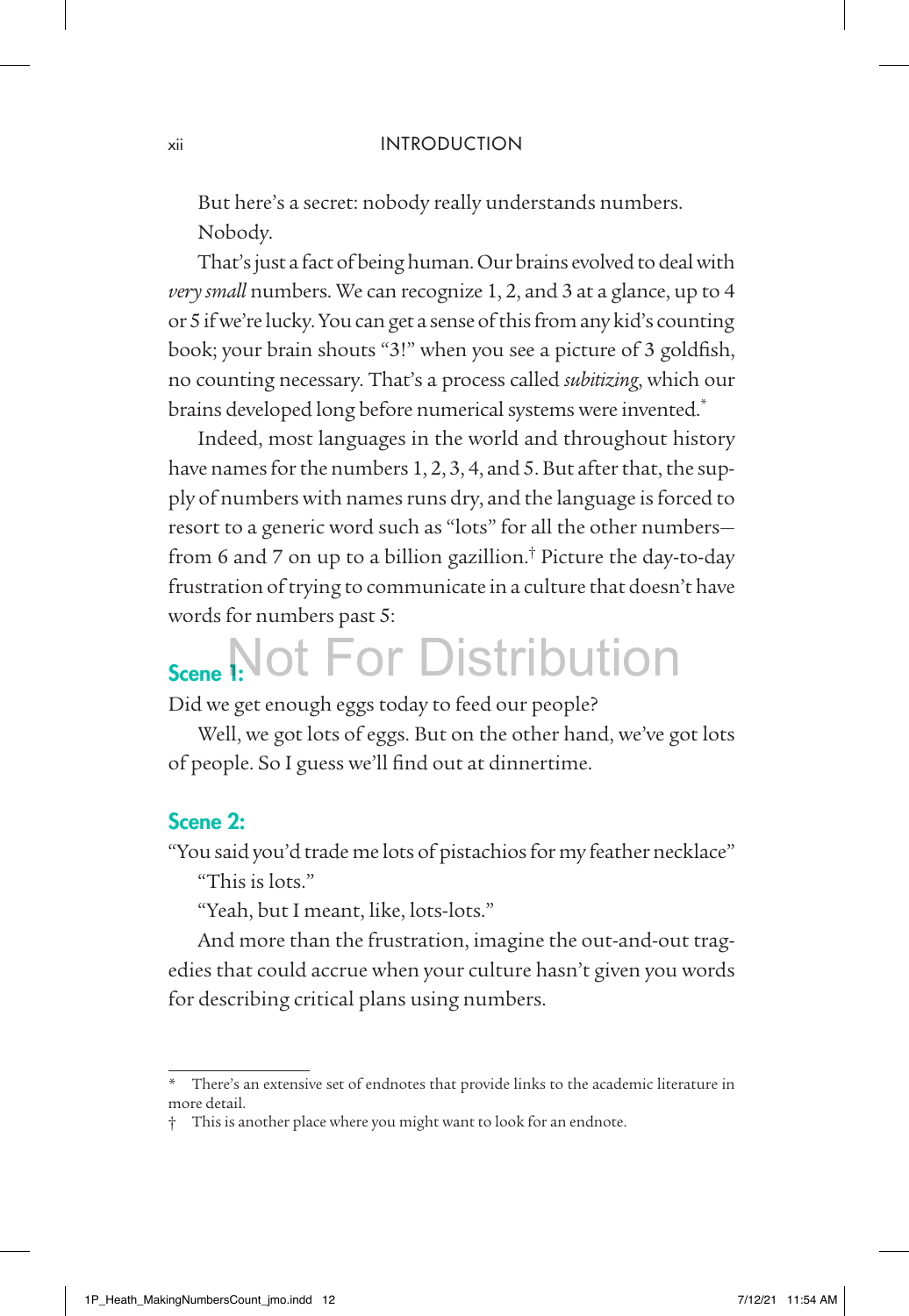#### INTRODUCTION xiii

### Scene 3:

"I've told you lots of times, it's lots of miles across the desert and it takes lots of days, so we'd better bring lots of water!"

"I did bring lots."

"Well, it wasn't enough lots! Now, what are our chances of reaching the oasis before we die of thirst?'

"One chance in, er, lots."

So it was a great advance when humans developed additional tools for doing math—first, systems for counting (scratches on a stone, knots on string, bar codes); then numbers (455 or 455,000); then mathematics. But while our cultural math infrastructure has changed, our brains are still the same from a biological perspective. Even if we train a lot—and we do all the way up through college—mathematics is a blisteringly new piece of high-tech software strapped on top of a clunky piece of hardware. It can work, but strapped on top of a clunky piece of hardware. It can work, but<br>it will never be our first instinct. Billions, trillions, millions, kajillions . . . they all sound the same but describe wildly different realities. Our brains were designed to grok 1, 2, 3, 4, and 5. After that, it's just "lots."

Consider this thought experiment designed to help people understand the difference between "a million" and "a billion." You and a friend each enter a lottery with several large prizes. But there's a catch: If you win, you must spend \$50,000 of your prize money each day until it runs out. You win a million dollars. Your friend wins a billion. How long does it take each of you to spend your lottery windfall?

As a millionaire, your encounter with runaway consumerism is surprisingly short. You go bust after a mere 20 days. If you win on Thanksgiving, you're out of money more than a week before Christmas. (Sorry, Cousin Ana, the lottery money ran out before we bought your present, but we did get you the Orange Crush umbrella!)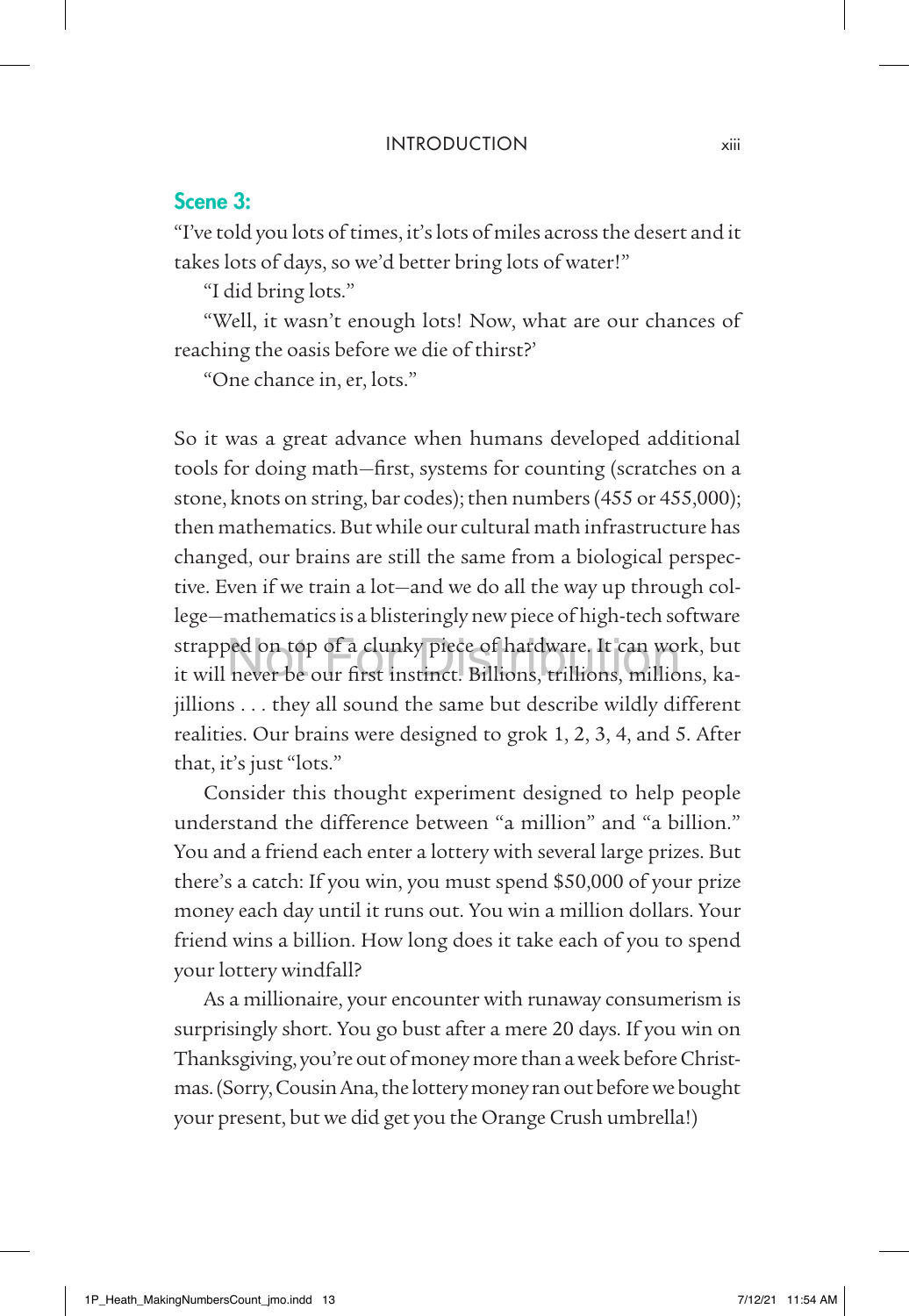### xiv INTRODUCTION

For your billionaire friend, resources would hold out a tad longer. He or she would have a full-time job spending \$50,000 a day for  $\dots$ 

### 55 years.

Approximately two generations. Almost 14 presidential terms. One wait to hear your name called at the DMV.

1 billion—1,000,000,000—is a number. We might think we understand it because it's right there, in black and white, but it has so many zeros that our brains fog up. It's just "lots." When we see how much larger it is than a million, it comes as a surprise.

Think of what we accomplished by forcing you to imagine watching your friend spend \$50,000 every day for 55 years. Not only does it make the number click, it morphs our envy into something<br>so real and palpable that we'll help you kick your friend in the shins. so real and palpable that we'll help you kick your friend in the shins. It's an animated picture that brings the number to life.

This book is based on a simple observation: we lose information when we don't translate numbers into instinctive human experience. We do hard, often painstaking work to generate the right numbers to help make a good decision—but all that work is wasted if those numbers never take root in the minds of the decision makers. As lovers of numbers, we find this tragic. The work that is being done to understand the most meaningful things in the world—ending poverty, fighting disease, conveying the scale of the universe, telling a heartbroken teen how many other times they will fall in love—is being lost because of lack of translation.

That's when the two of us—Chip, a business school professor, and Karla, a science journalist—thought, There ought to be a book for this sort of thing.

But there isn't. We've looked. There are great guides for mak-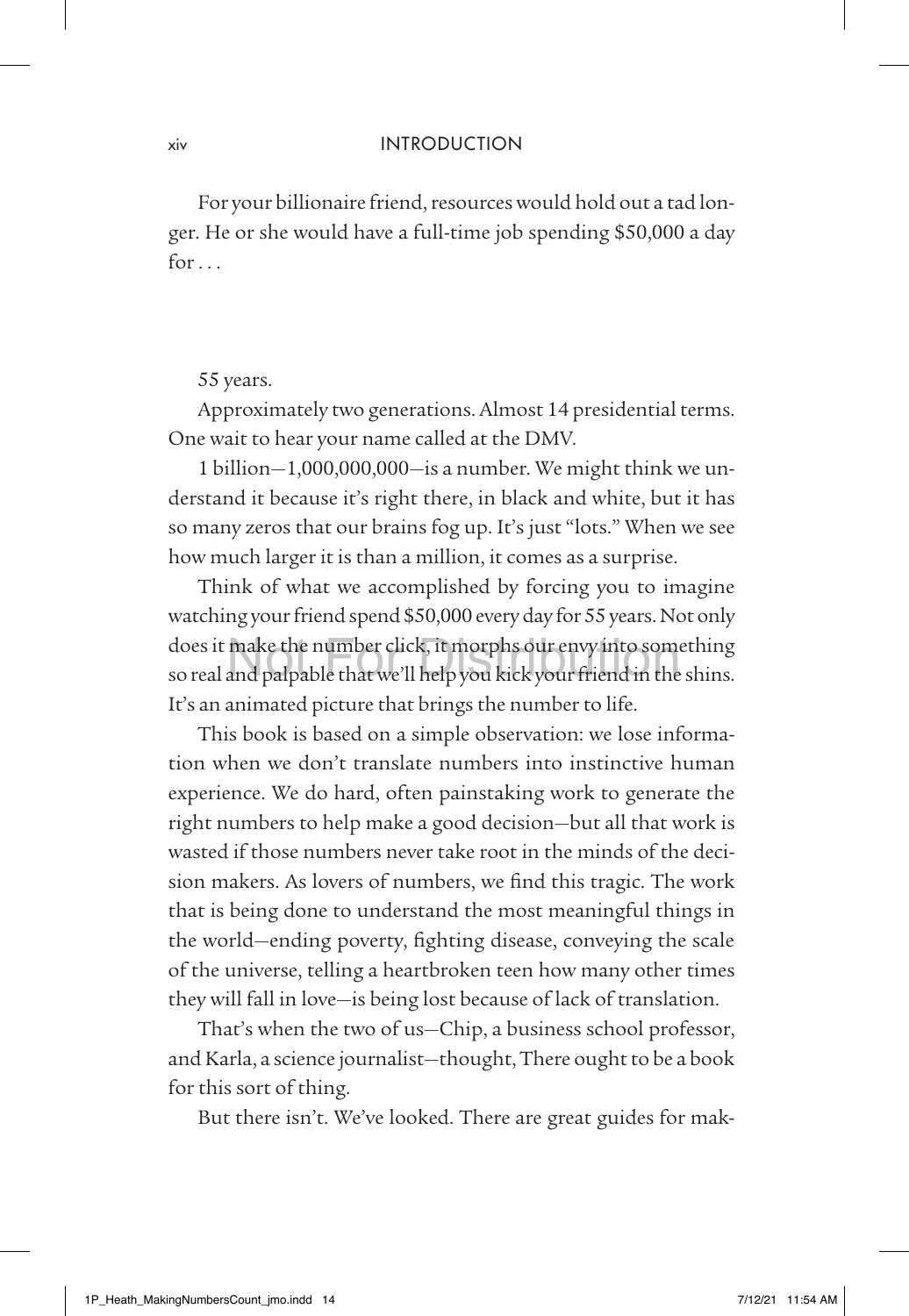### INTRODUCTION xv

ing graphs more stylish and persuasive, or for making infographics that make a complex process easier to understand. But there's no guidebook and writing guide for the fundamental process of making numbers count—getting people to understand them in instinctive and accurate terms.

And because we don't understand the process, we fear it. When numbers come up, half of us say, "I'm a designer/teacher/lawyer, not a numbers person," as if casting a spell to ward off a vampire. And the other half of us mumble apologies for the numbers and rush through our presentations before we slink back to our underworld lairs, where we can calculate in peace without facing scorn.

Our claim is that we aren't so different. If we simply translated our numbers differently, a lot more people would consider themselves numbers people. After all, there isn't really a choice. We encounter numbers *lots* of times in a given day. Our economy, our schedules, our transportation system, our household manageour schedules, our transportation system, our household manage-<br>ment, everything we do is based around numbers. We can choose to be involved with numerical decisions or stay in the dark, but we can't actually opt out. What we can do is ask that they make sense to us—we're only human.

It could even be fun. After all, the *Guinness Book of World Records* was not created to be an academic textbook. It was created to settle bar bets (yes, it is *that* Guinness, the company that makes beer so thick you can prop up a spoon in it).

But business first. Let's look at a case study of a number being translated in more and less effective ways. We'll start with a raw statistic that we found pretty shocking:

*The U.S. government has a 5 A Day campaign that's designed to encourage kids to eat five servings of fruits and vegetables a day. McDonald's alone outspends this campaign by a ratio of 350 to 1.*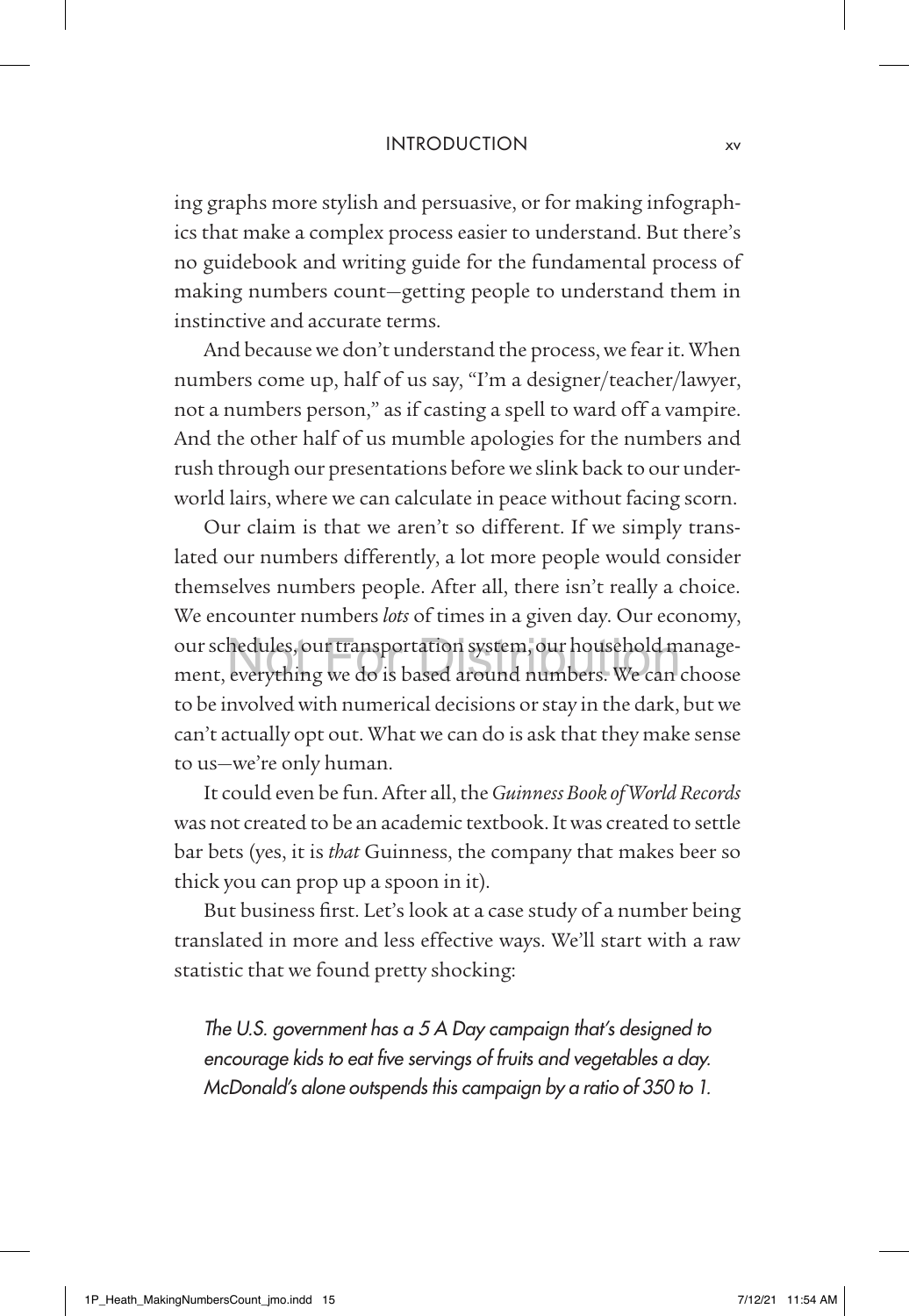### xvi INTRODUCTION

Anyone reading that sees a huge disparity in favor of the fastfood message. But initially, that's all we see—just one form of "lots." We know the fast-food companies have big ad budgets, we know that they outspend healthy messages, but 20 times more, 143 times more, 350 times more? What's the big deal?

The higher numbers get, the less sensitive we get to them, a phenomenon psychologists have labeled "psychophysical numbing." Moving on the number scale from 10 to 20 feels significant. But moving an equal distance from 340 to 350, even though it's the same increase, we feel nothing . . . that's "numbing."

Our goal in this book is to give you some techniques that are going to improve your odds of overcoming that numbing. We believe you can use the principles of psychology to help people understand and act on a number. And that requires translation.

There are many possible ways to translate a sentence or paragraph from one language to another. Some will better convey the graph from one language to another. Some will better convey the<br>meaning, some may be more precise, some may even be more beautiful. Well, the same is true of number translations. Consider two alternative ways of translating the fact above:

### Comparison Set 1:

*Translation A.*  McDonald's alone outspends the 5 A Day campaign by 350 to 1.

### *Translation B.*

For every 5 hours and 50 minutes a child spends watching McDonald's commercials, they spend 1 minute on 5 A Day.

Translation B is better. We care about kids more than "outspending." The money budget is now converted to time. Breaking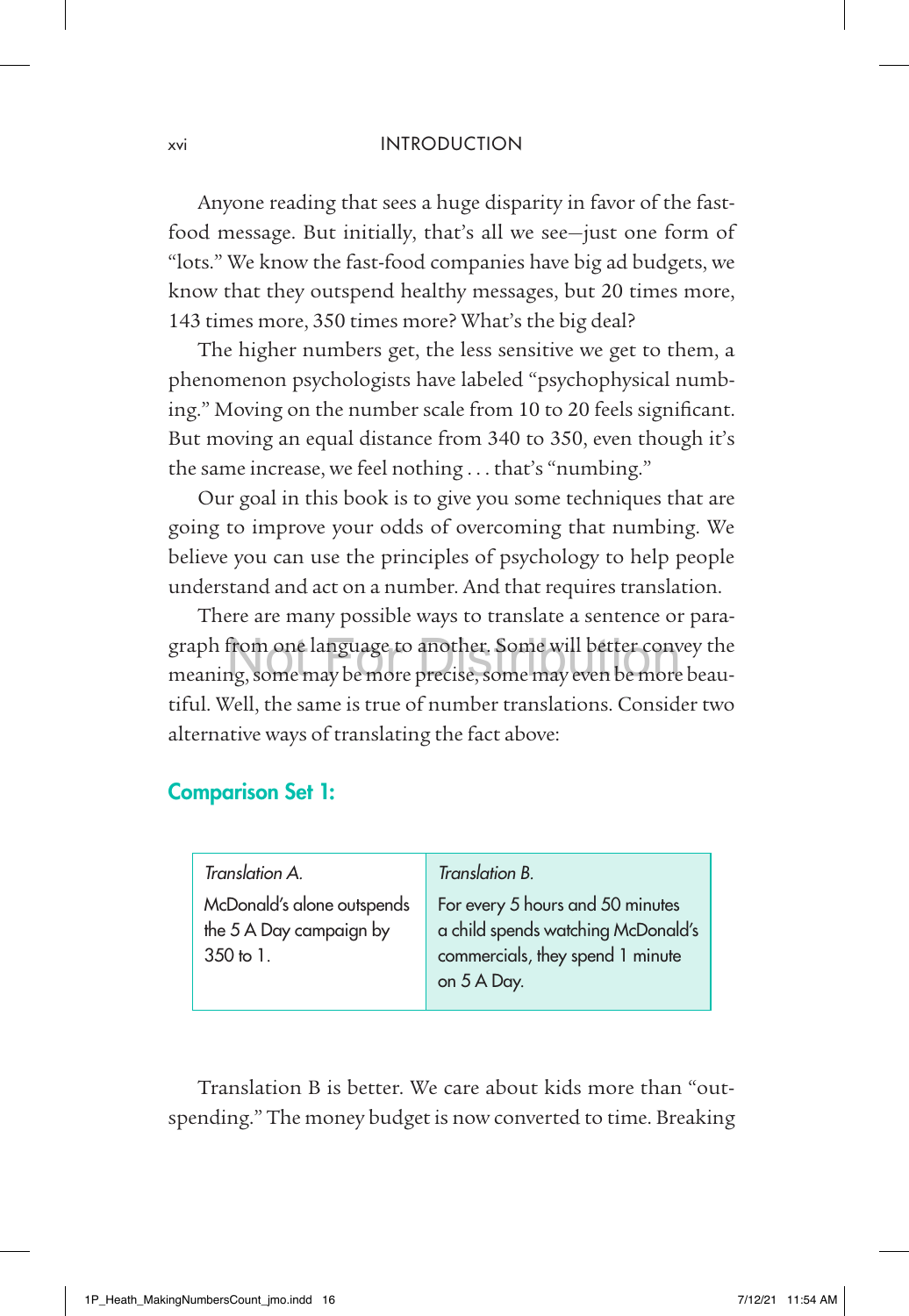### INTRODUCTION xvii

350 down into hours and minutes makes it feel a little bigger, a little more concrete, a little more crazy.

But Translation B could be improved. 5 hours, 50 minutes is a big block, and it's not how children watch commercials. They don't see them one after the other—they see them sprinkled into their shows, again and again and again. Translation D below is designed to account for that insight.

### Comparison Set 2:

| Translation D.                           |
|------------------------------------------|
| If a child sees a McDonald's commercial  |
| every single day, it would take them     |
| almost a year to see just one commercial |
| about 5 A Day.                           |
|                                          |
|                                          |
|                                          |

Calendar time is easier to feel than number counts. We know what a day is, and we know what a year is. Even young children know there is a *lonnnnnnng* time between birthday parties. Whenever we can translate a number into calendar time, we're able to work with numbers we fundamentally understand. Nobody ever said, "I'm not really a calendar person."

(By the way, the colored boxes above follow a format you'll see a lot in the text. A box generally provides two translations. One presents a number the standard way, as people might normally present it. The other is translated using one of our techniques to help you make your numbers more understandable and usable. Our recommended technique is typically in the box on the right.

**Pro tip:** If you just want to get your creative juices flowing, thumb through the book and look at our examples. You may get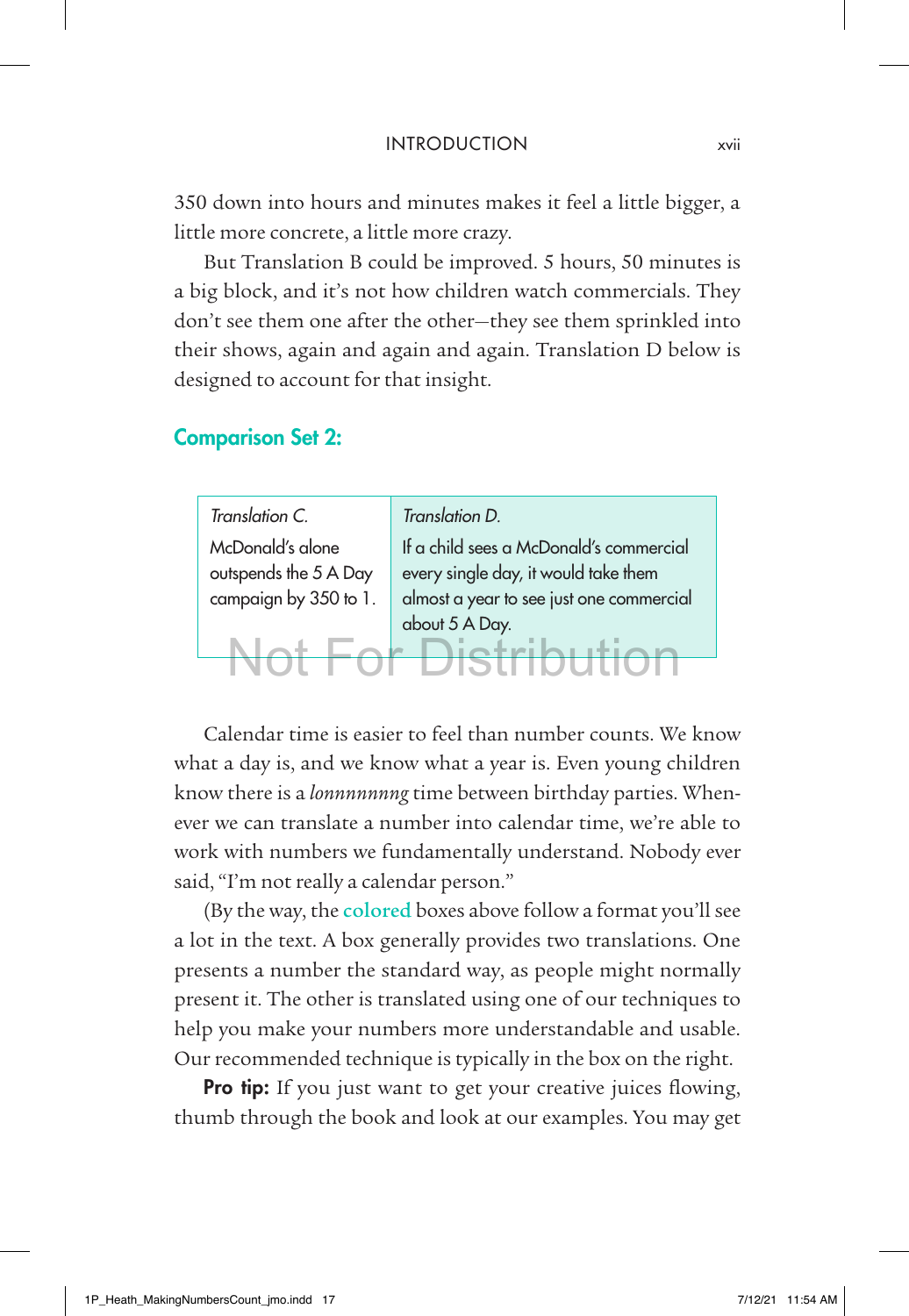### xviii INTRODUCTION

some ideas from seeing the techniques in action. Go ahead, take a moment and look through some of the examples in the colored boxes before you proceed.)

The McDonald's translations illustrate something that we'll see over and over in this book. Although our brains may not be prepared for numbers such as "112 times more" (or "a million"), there is probably a part of our well-trained cultural mind that has very good intuition about the number we're having a hard time understanding. So we may do better if we translate 112 to clock time (1 hour 52 minutes) or calendar time (every day for almost four months). We've come to believe, after working with these principles for years, that almost every gnarly number has something—an analogy, a comparison, another dimension—that will allow us to translate it into something we can remember, use, and discuss with others.

We pulled the McDonald's example from our "Avoid numbing by converting your number to a process that unfolds over time" by converting your number to a process that unfolds over time"<br>chapter, which is just one of more than 30 translation techniques we focus on throughout the book. Each chapter introduces a simple concept, illustrates it with a few examples from business or science or sports, and explores one or two nuances. We designed the book to work as a training manual (when you're first trying your hand at translation), and also as an "I need inspiration now!" reference to thumb through when you're trying to translate an important number and you get stuck.

Where did these techniques come from? For the last 15 years, Chip has taught an MBA class on making ideas stick—mostly to MBAs, but also to physicians, artists, Naval commanders, and scientists. For years, he suggested avoiding numbers whenever possible. One semester, there was a student who challenged this advice. "I'm an investment banker. All of my ideas involve numbers. I can't escape them." So that year, Chip added a class devoted to making numbers stick.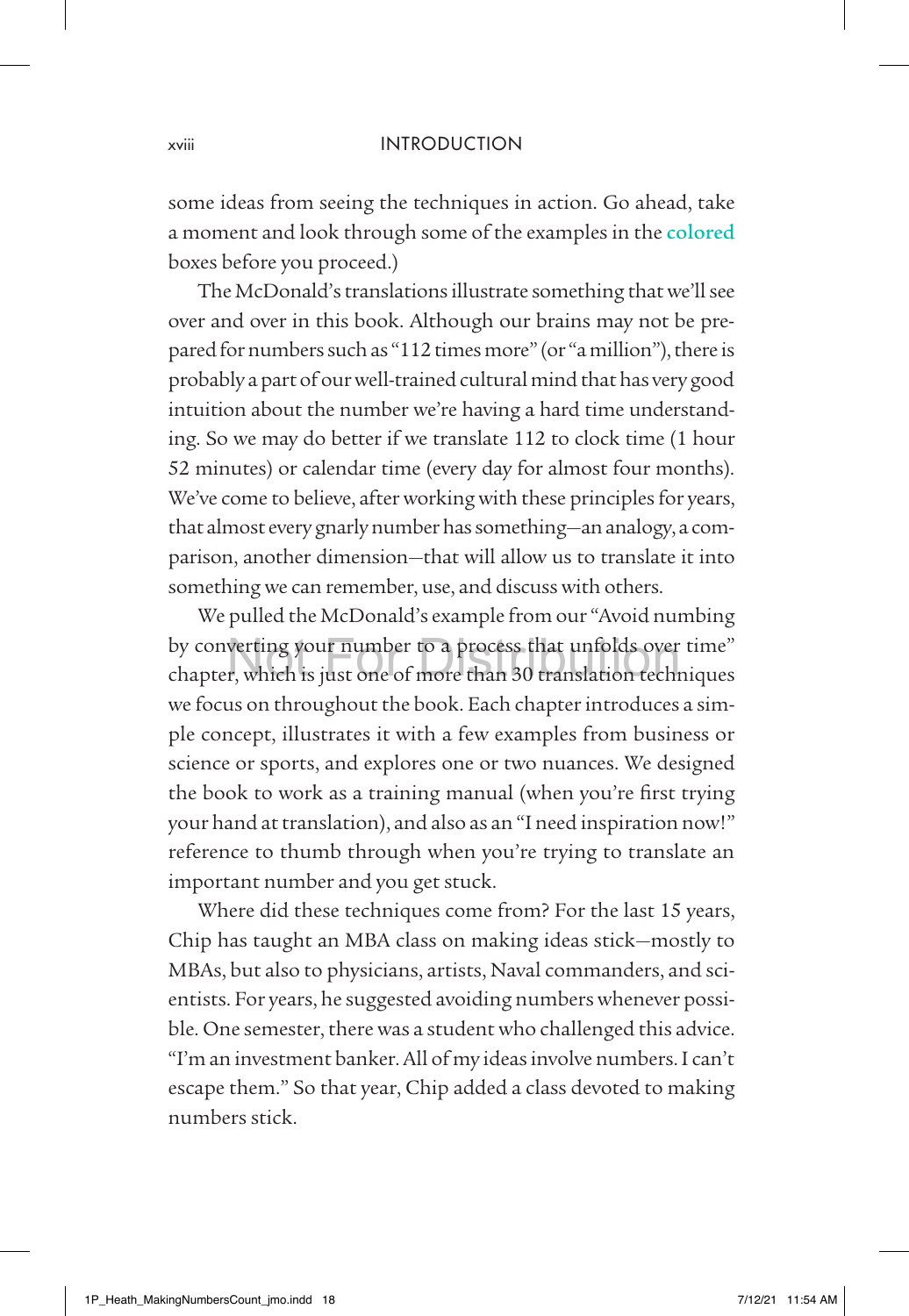### INTRODUCTION xix

The first session put the "error" in "trial and error." Arming his students with a set of dry statistics, Chip gave them one hour to come up with their best translations. The results were . . . uninspiring. Worse than uninspiring. They were awful. Rather than making numbers easier to grasp, the analytical MBAs often came up with a complex analogy from a loosely related domain that made the numbers harder to understand or made them seem less important.

Chip kept tinkering, hoping that with the right setup the students would arrive at some basic principles of numerical communication. After all, they were MBAs and engineers who worked every day with numbers. He didn't want to constrain their creativity by sharing too prematurely the few ideas he had at that time for making numbers count.

Finally, he gave up trying to facilitate discovery and instead described a few basic principles right before the exercises. Immediately, the results changed. The students not only grasped the diately, the results changed. The students not only grasped the<br>concepts but ran with them, coming up with some brilliant applications.

The basic principles for communicating numbers are simple, but not obvious, even if they might feel that way once you grasp them. They're hard to discover, but not hard to remember. The trick is knowing that there *are* basic principles, ones that can be used again and again.

The class became one of the most enjoyable days of the quarter. Someone would come up with a clever translation and the class would go, "*Ooooooooohhhhhh*." Once, a group of students we'll describe later actually got applause . . . for a number translation!

In doing this book we had the advantage of casting a broad net. We searched the social sciences in psychology, anthropology, and sociology. We read books and papers about the development of math ability (and where our deficits are). We looked at what anthropologists discovered about how various cultures handle num-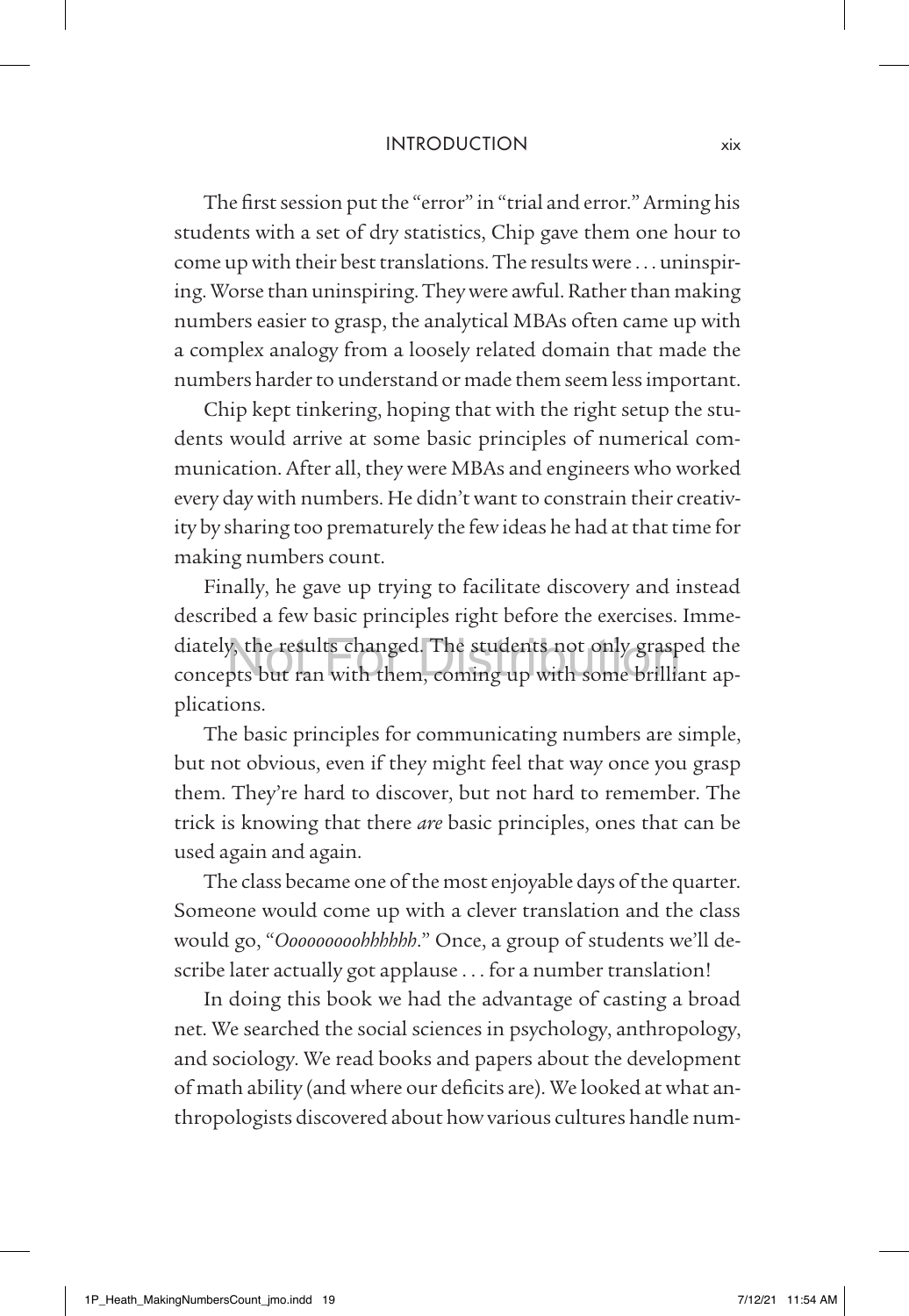### xx INTRODUCTION

bers. We searched history, science, and journalism for techniques that make numbers count.

Over the years, our principles have been road-tested by some of the planet's most skeptical and analytical minds—MBAs, engineering students, and New Yorkers. And they can be used by anyone who has mastered basic math; we've seen them work for middle schoolers.

The book is intended to be helpful to people at all levels of numerical fluency, or numeracy. You can rest assured that learning the principles won't require any computations that can't be done with a simple calculator—the old-fashioned kind with just a few giant buttons.

This, unfortunately, may be the first time anyone has bothered to show you that numbers can (and should) be translated. Think about it: in school, you were force-fed cardinal numbers and polynomial factoring and a thousand other topics, but there was never nomial factoring and a thousand other topics, but there was never<br>a lesson on How to Communicate Numbers. (Pop quiz: Which skill turned out to be more important in the work world?)

If you're one of the rare numerically savvy people, someone who loved the *Guinness Book of World Records* as a kid and who took the extra math classes (and kind of liked them), these principles will also be invaluable for you. Often experts become so accustomed to their own wizardry that they no longer see how much work it takes for the rest of us to do what they do. Researchers call this "the Curse of Knowledge," and it is the supervillain in any communication domain. When experts are asked to communicate something they understand intimately—musicians tapping out the rhythm of familiar songs, statisticians presenting shocking graphs, your dog barking to alert you to a *really* interesting smell—they wildly overestimate how much of their mental model of the world is shared by their audience.

The practices in this book, because they work with our natural instincts, can help experts cursed with their knowledge translate